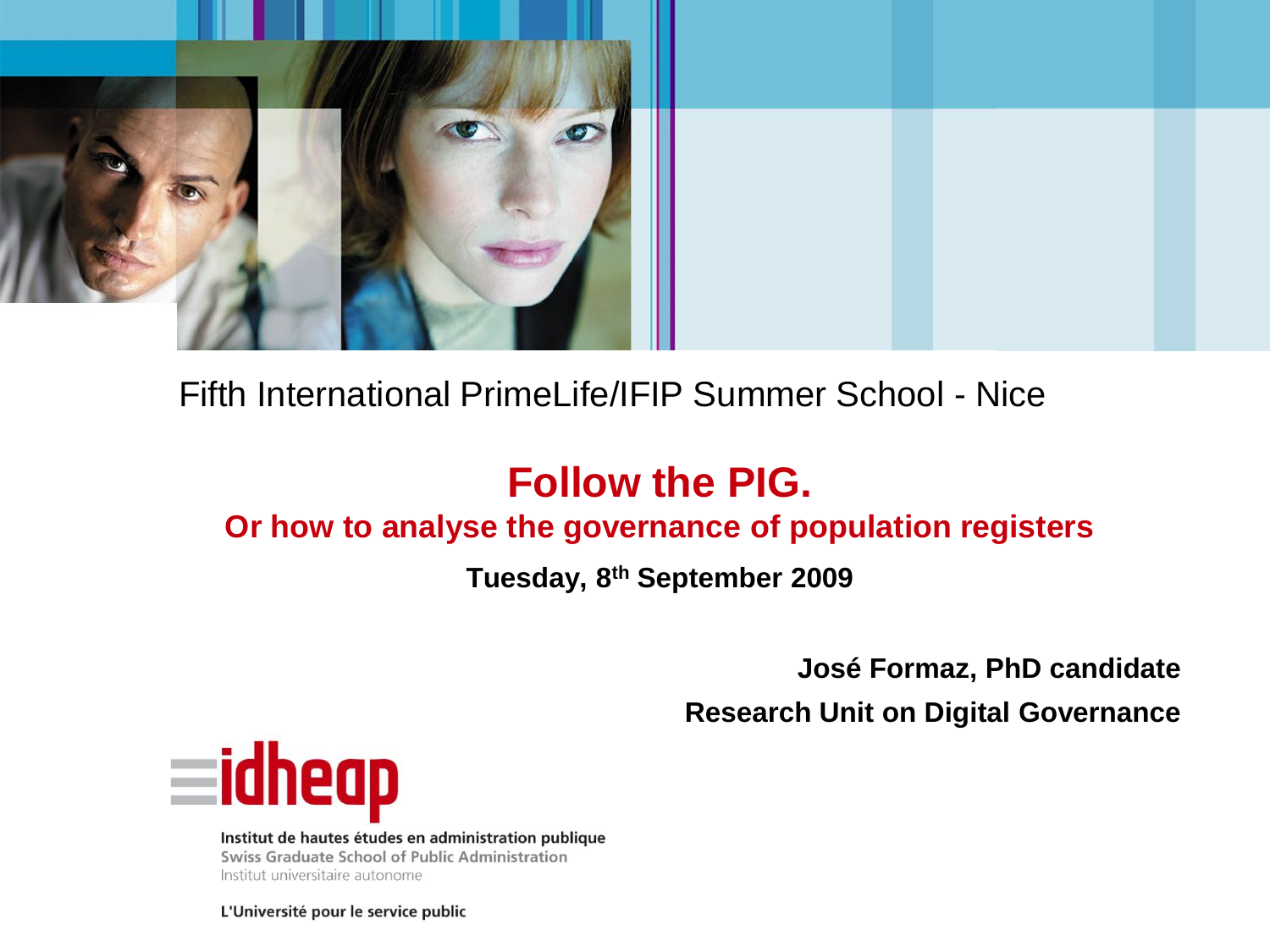## **Content**

- **Introduction**
- **The Swiss Public Registers** 
	- recent evolution
	- The need of a Unique Person Identifier (UPI)
- A three-dimensional framework
	- from governance to e-governance
	- Privacy, Identity & Governance (PIG)
- **Conclusion**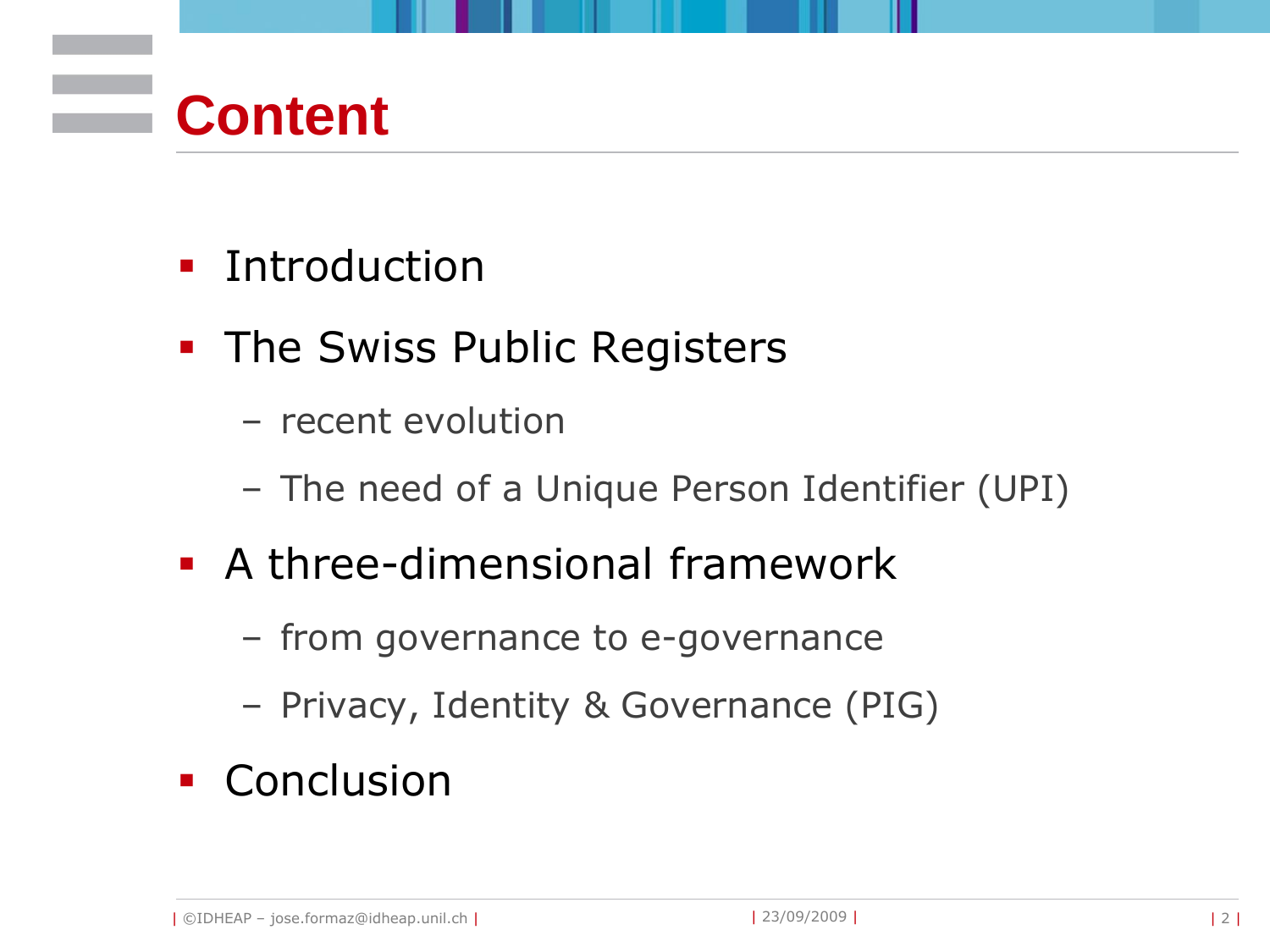

- The information society
- **States & electronic** records

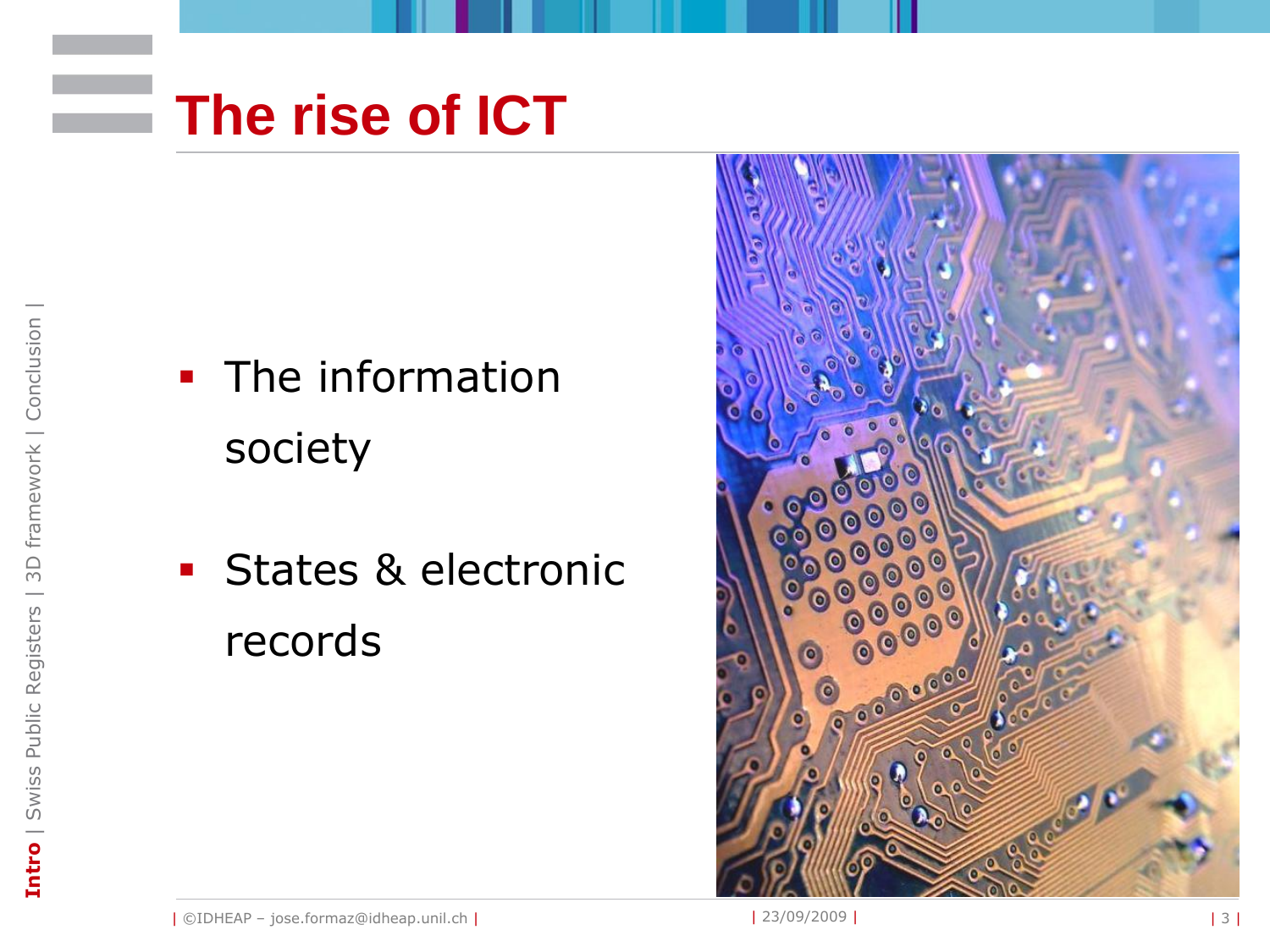## **Recent evolution**



- From disconnected paper registers to electronic databases
- The Federal Act on the Harmonisation of the Registers (2006)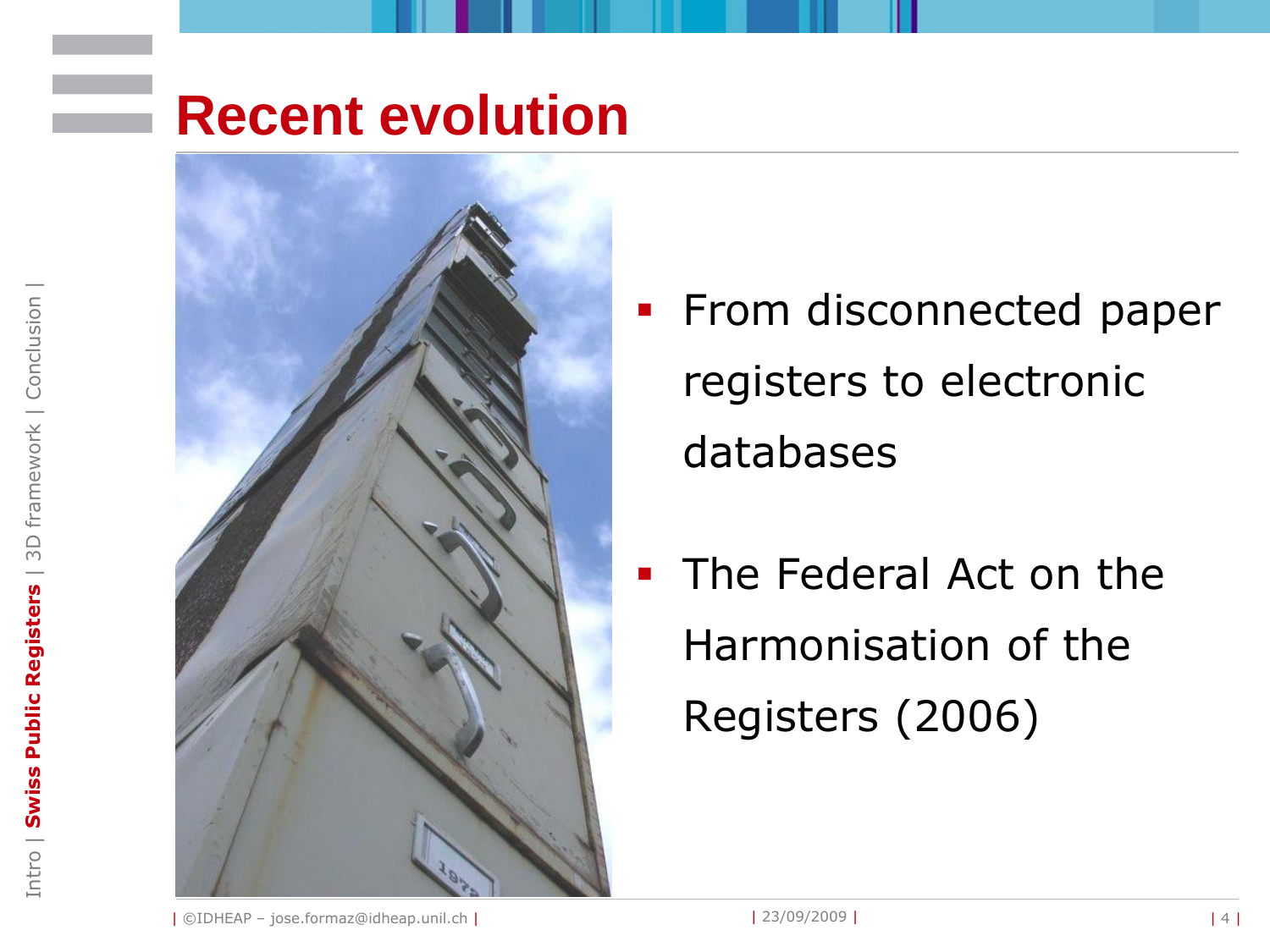## **The need of a Unique Person Identifier**

- The 2010 Federal **Census**
- **The failures of previous** UPI projects
- The use of a UPI: an international tendency

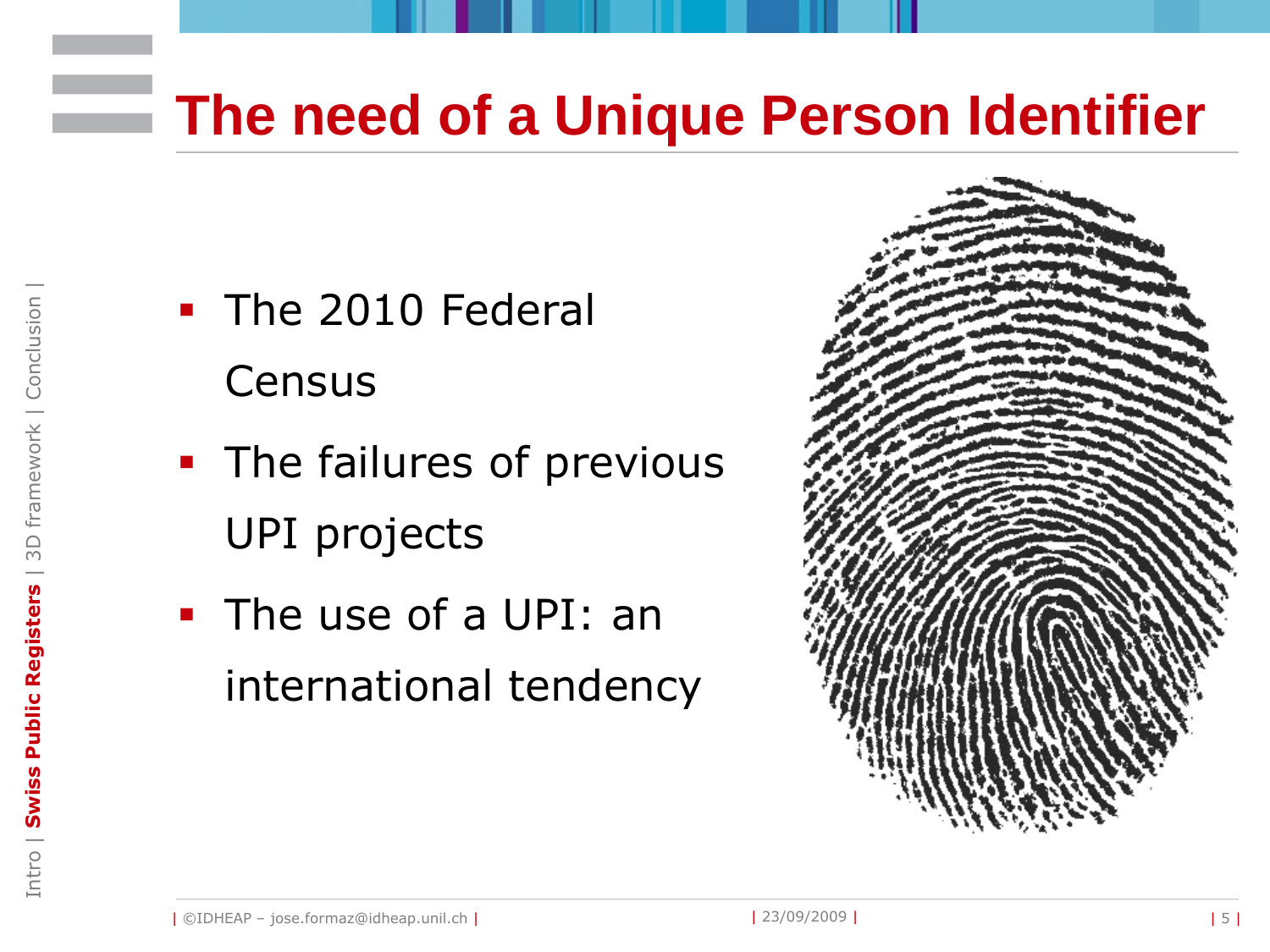## **From governance to e-governance**

- *There are almost as many ideas of governance as there are researchers in the field.* Björk & Johansson
- **Political and corporate governance**
- A dynamic and open socio-technical system made up of six dimensions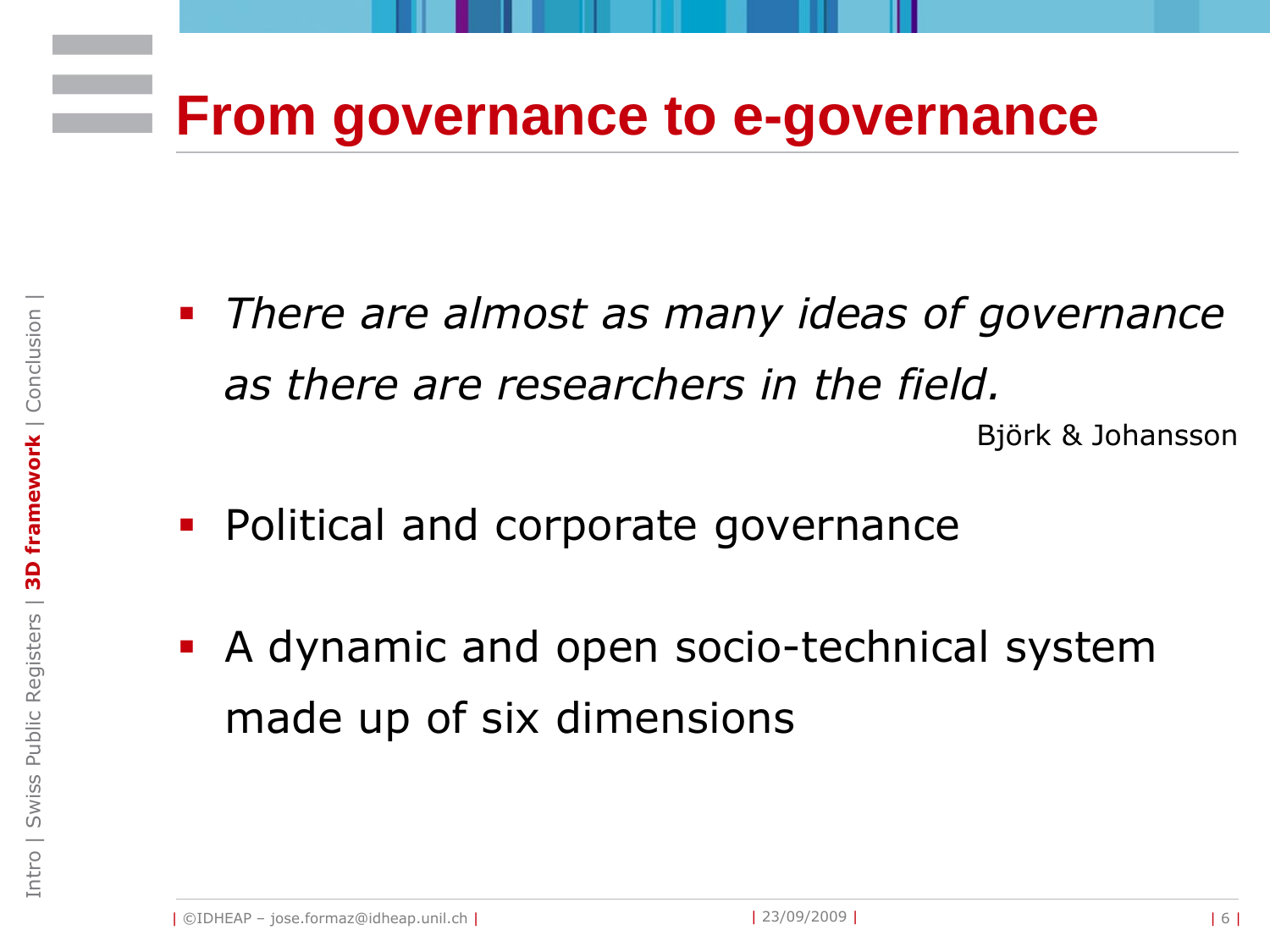

### Lawfulness



Anonymity



#### Purpose

### Proportionality

**Obviousness**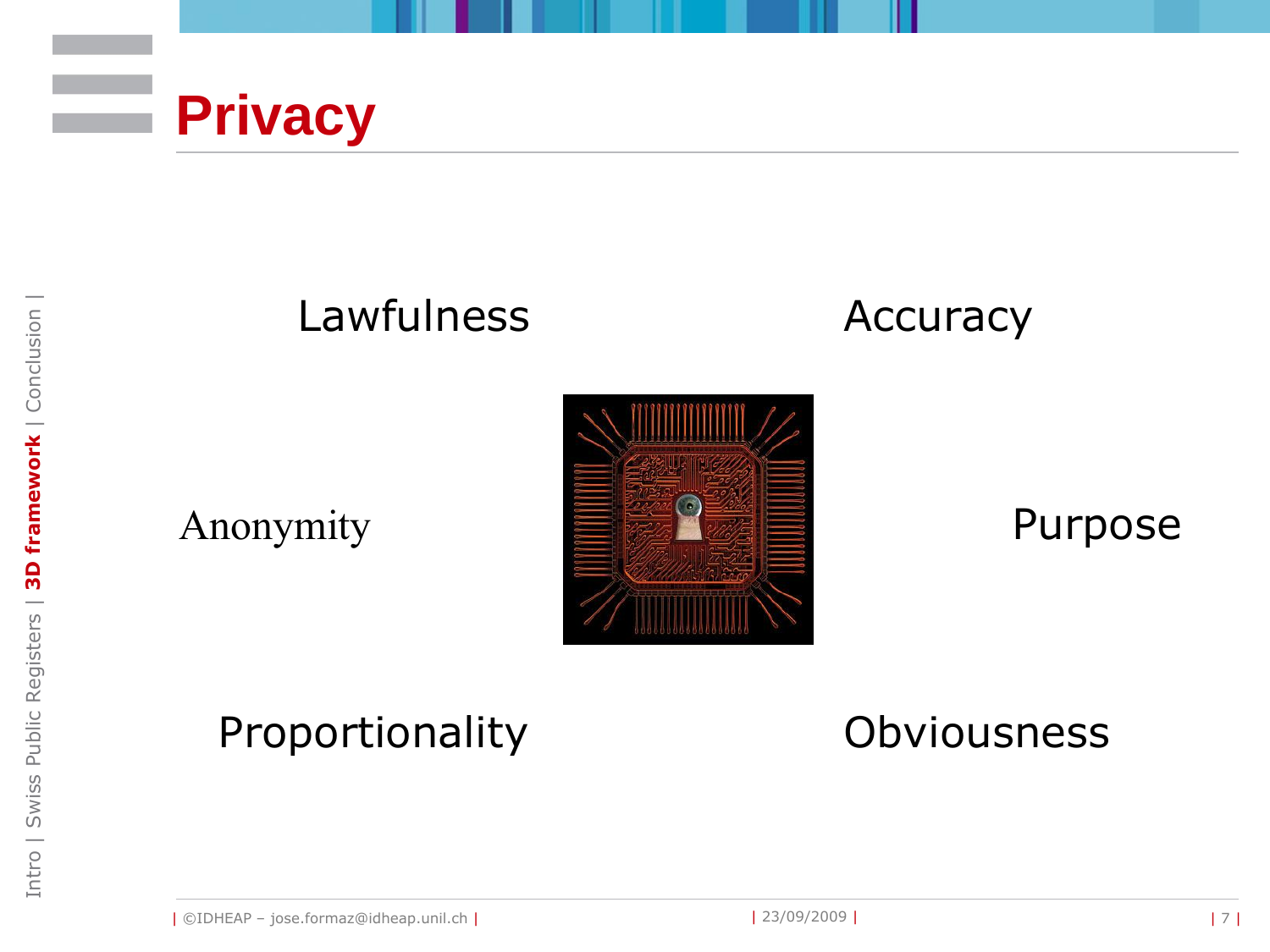

#### Minimal disclosure for a constrained use

Human integration



Directed identity **Pluralism of operators** 

Justifiable parties

#### User control and consent

Consistent experience across context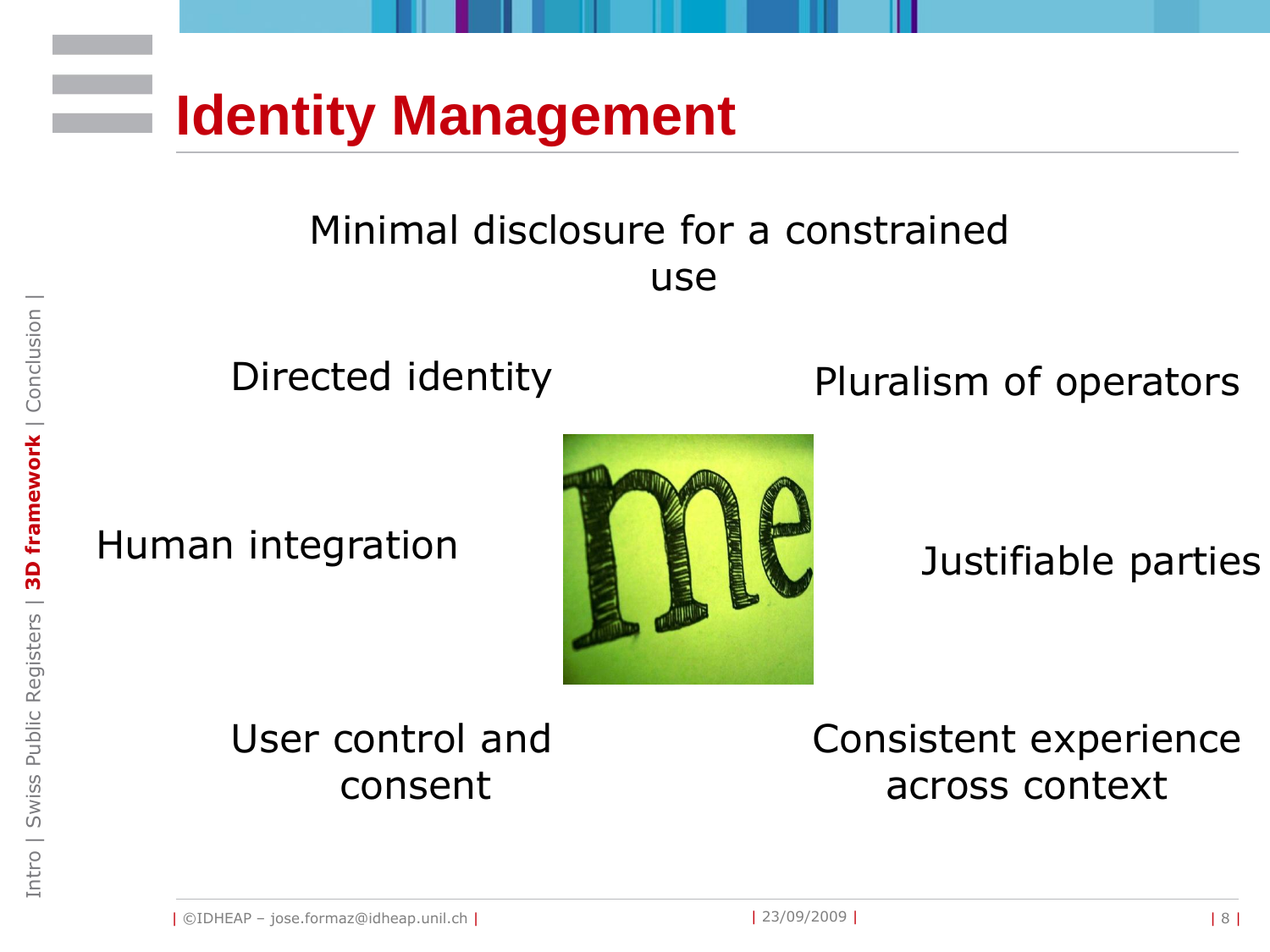# **PIG – Privacy, Identity & Governance**

- **The data governance layer: effectiveness,** efficiency, confidentiality, integrity, availability, compliance, reliability
- A 3D framework to look into the management of public registers' data



Intro | Swiss Public Registers | **3D framework** | Conclusion |

Intro | Swiss Public Registers

3D framework | Conclusion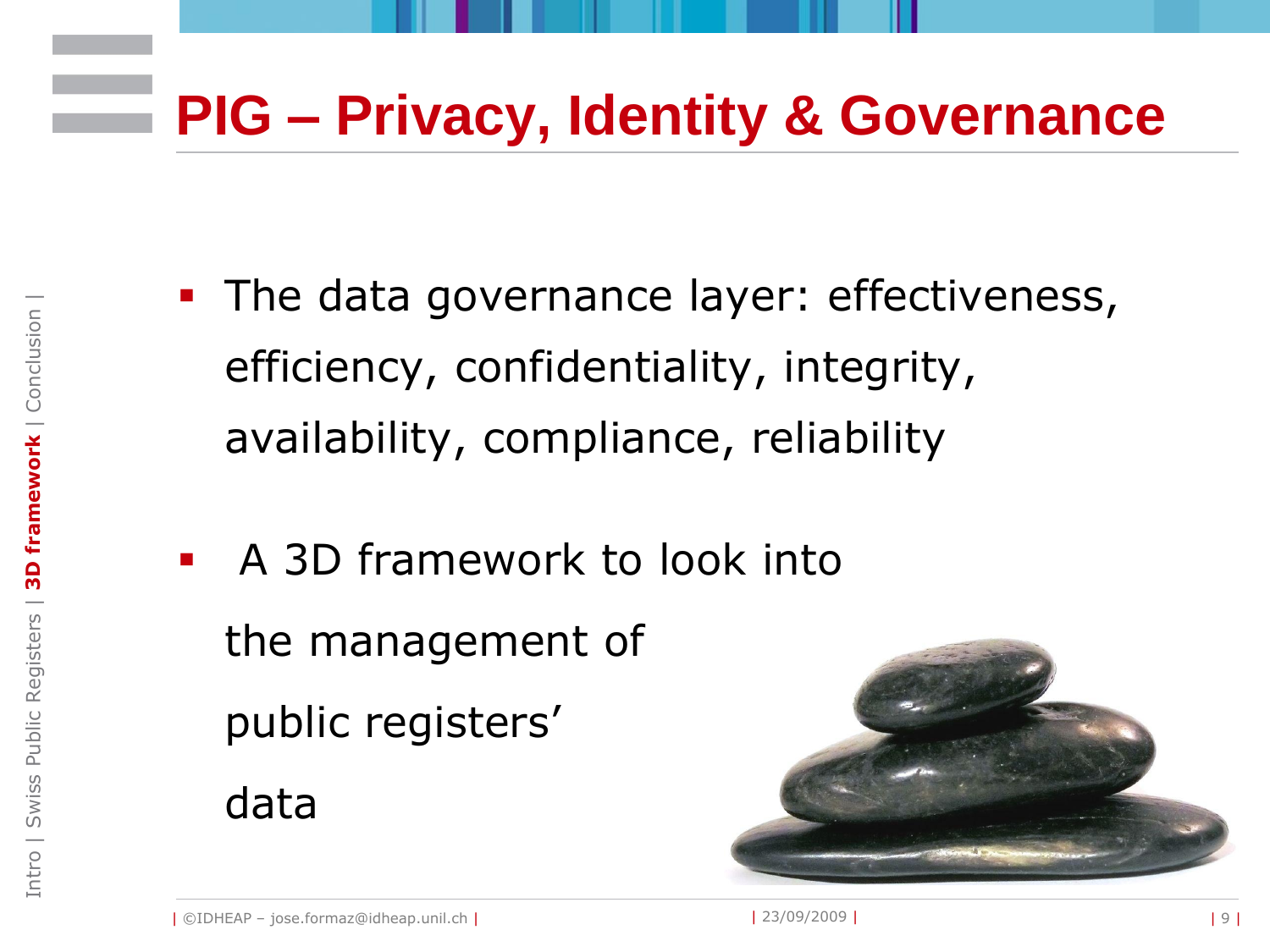# **Let the trip begin**

- **Future work: SNSF and STREP projects**
- **Like a truffle hunter**